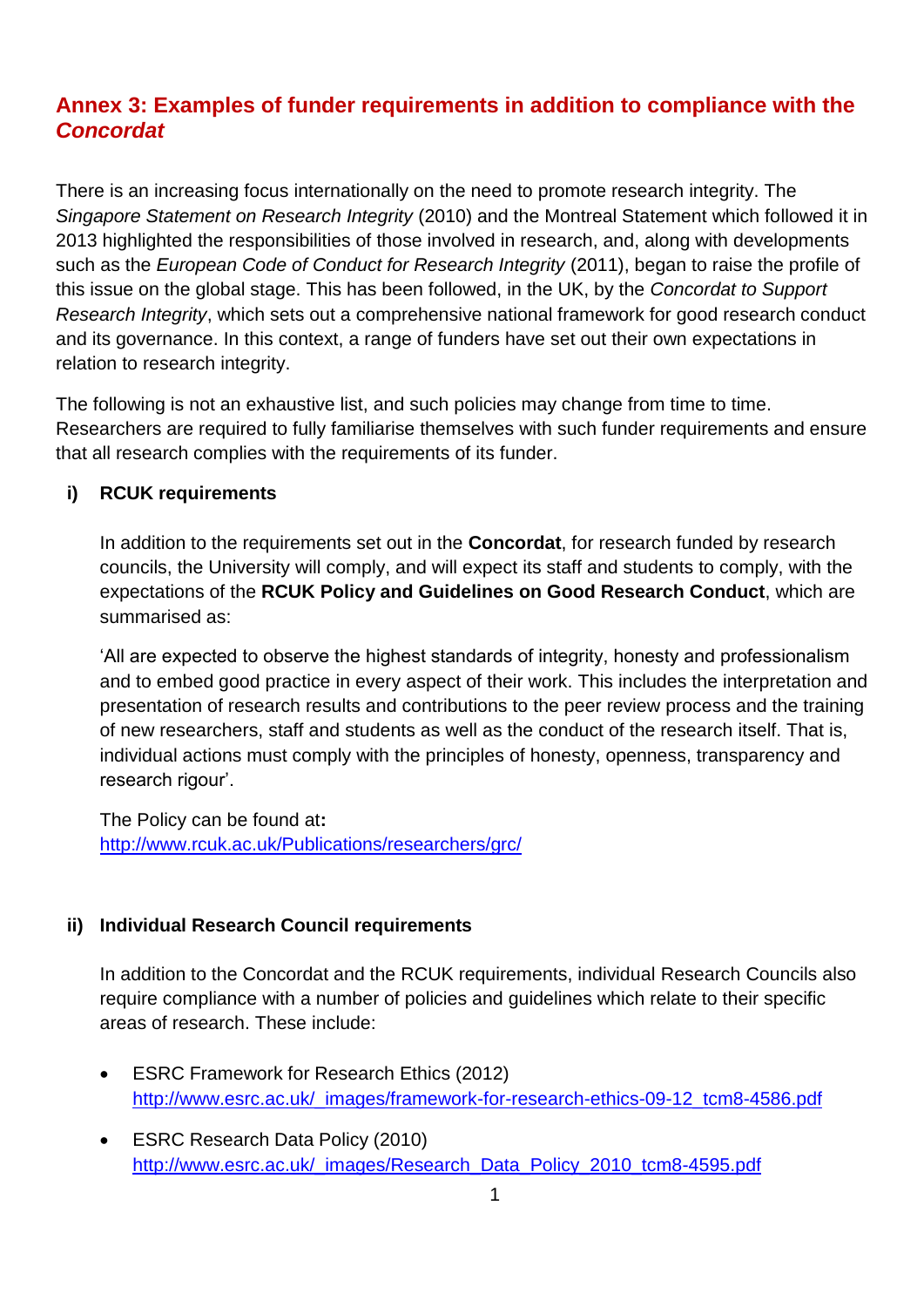- MRC Good Research Practice: Principles and Guidelines (2012) <http://www.mrc.ac.uk/Utilities/Documentrecord/index.htm?d=MRC002415>
- MRC Ethics and governance guidelines <http://www.mrc.ac.uk/Newspublications/Publications/Ethicsandguidance/index.htm>
- BBSRC Responsibility in the use of animals in bioscience research <http://www.bbsrc.ac.uk/funding/awardholders/grantholders.aspx>
- BBSRC Data Sharing Policy <http://www.bbsrc.ac.uk/funding/awardholders/grantholders.aspx>
- NERC ethics policy http://www.nerc.ac.uk/about/policy/policies/
- EPSRC Framework of Responsible Innovation <http://www.epsrc.ac.uk/research/framework/Pages/framework.aspx>

# **iii) Department of Health Research Governance Framework for Health and Social Care**

[https://www.gov.uk/government/uploads/system/uploads/attachment\\_data/file/139565/dh\\_4](https://www.gov.uk/government/uploads/system/uploads/attachment_data/file/139565/dh_4122427.pdf) [122427.pdf](https://www.gov.uk/government/uploads/system/uploads/attachment_data/file/139565/dh_4122427.pdf)

The Research Governance Framework describes its purpose as follows:

'This document sets out a framework for the governance of research in health and social care. The framework applies to all research that relates to the responsibilities of the Secretary of State for Health. That is, research concerned with the protection and promotion of public health, research undertaken in or by the Department of Health, its non-Departmental Public Bodies and the NHS, and research undertaken by or within social care agencies. It includes clinical and nonclinical research; research undertaken by NHS or social care staff using the resources of health and social care organisations; and any research undertaken by industry, charities, research councils and universities within the health and social care systems that might have an impact on the quality of those services.'

- The Research Governance Framework sets out clear responsibilities for organisations in relation to the role of Research Sponsor and the role of employer. It also sets out the responsibilities of researchers. The University will comply with the requirements of a Sponsor, when acting in that capacity, and an employer, and requires its staff and students to familiarise themselves with, and comply with, the researcher responsibilities.
- The Research Governance Framework is the subject of a separate UWE Bristol guidance note (forthcoming, 2015).